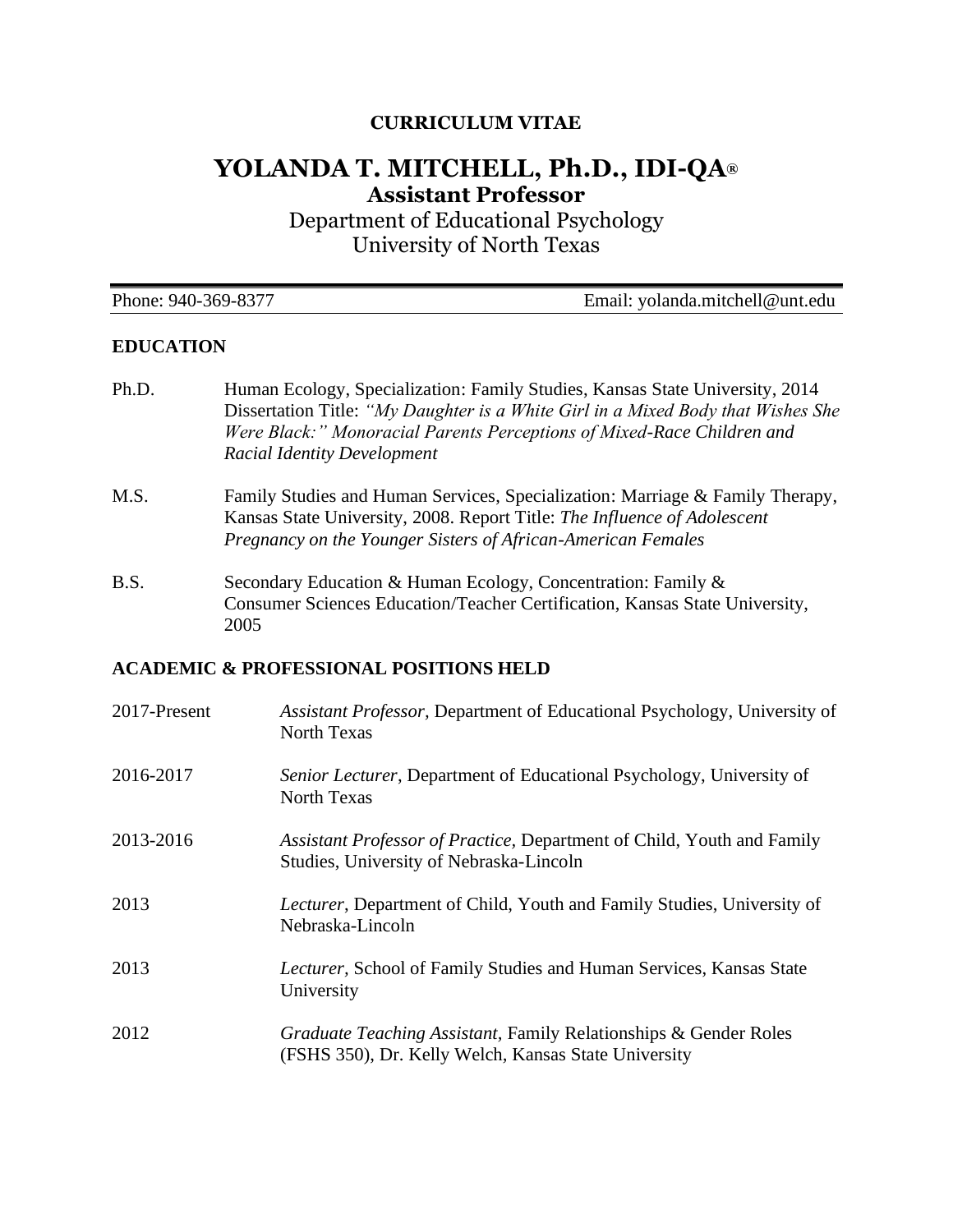| 2010-2012 | Graduate Teaching Assistant, Capstone Experience in FSHS (FSHS 590),<br>Dr. Karen S. Myers-Bowman, Kansas State University                                                                                                                                                                                                                                                                                                                                                                                                                                                               |
|-----------|------------------------------------------------------------------------------------------------------------------------------------------------------------------------------------------------------------------------------------------------------------------------------------------------------------------------------------------------------------------------------------------------------------------------------------------------------------------------------------------------------------------------------------------------------------------------------------------|
| 2008-2011 | Observer, Sunflower CASA Project, Inc., Manhattan, KS<br>Responsibilities: Provided observation and assessment to non-residential<br>parents, court ordered to receive monitored parenting time; supervised<br>safe exchanges of children between residential and non-residential<br>parents.                                                                                                                                                                                                                                                                                            |
| 2008-2010 | Victim Advocate, United States Department of Defense, Ft. Riley Army<br>Instillation, Ft. Riley, KS<br>Responsibilities: Served as point of contact for victims of domestic<br>violence and sexual assault. Developed safety plans and needs<br>assessments; ensured victim rights; assessed safety concerns and supplied<br>information on victim services and resources; provided crisis intervention<br>and emergency services; presented domestic violence and sexual assault<br>education and/or briefings; coordinated information and services with<br>various military agencies. |
| 2006-2008 | Graduate Assistant, Disability Support Services, Kansas State University<br>Responsibilities: Provided academic accommodations to university<br>students identified as having a physical, mental, or learning disability.<br>Coordinated academic testing services between professors and students;<br>advised students on the organization and management of time and class<br>materials. Co-facilitator of LD/ADHD support group.                                                                                                                                                      |
| 2003-2006 | Intern/Mentor, Children's Defense Fund/Black Community Crusade for<br>Children-Freedom School Initiative, Kansas City, MO<br>Responsibilities: Provided mentoring and teaching services, through an<br>integrated reading curriculum, to underserved youth. Co-facilitated youth<br>entrepreneurial skill enrichment program.                                                                                                                                                                                                                                                            |
| 2002-2003 | Tutor/Mentor, Upward Bound Math & Science Program, Kansas State<br>University, Junction City, KS<br>Responsibilities: Provided mentoring and tutoring in math and science to<br>underserved students in an urban high school.                                                                                                                                                                                                                                                                                                                                                            |

## **CLINICAL EXPERIENCE**

| 2006-08 | <b>Family Therapist Intern, Kansas State University Family Center</b>             |
|---------|-----------------------------------------------------------------------------------|
| 2007-08 | Premarital Therapist Intern, St. Isidore's Catholic Student Center, Manhattan, KS |
| 2006-08 | Family Therapist Intern, Riley County Community Corrections, Manhattan, KS        |
| 2007-08 | <i>Emergency On-Call Therapist</i> , Kansas State University Family Center        |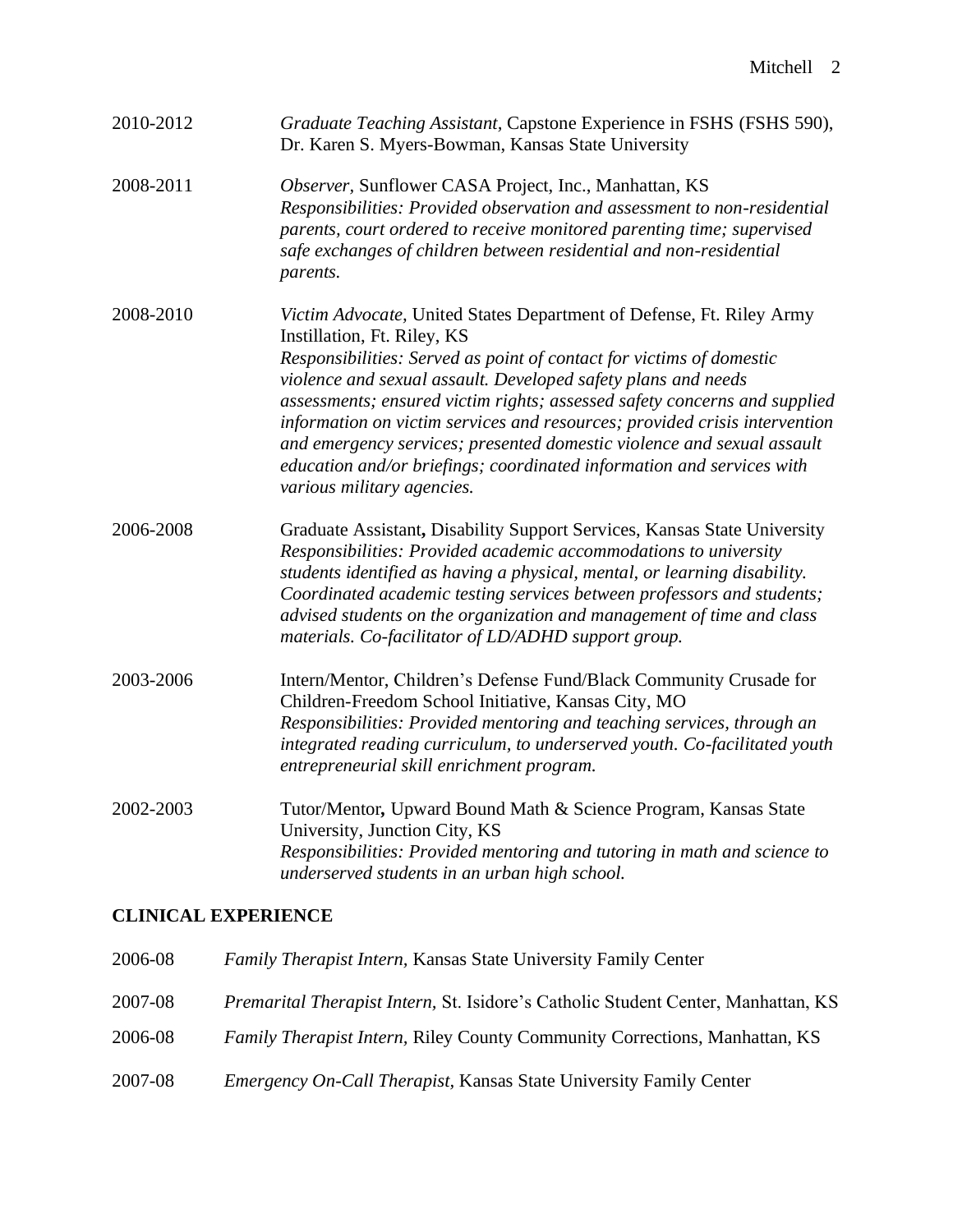2006-07 *Therapist Intern,* The Crisis Center Inc., Manhattan, KS

2006-07 *Parent Resources Coordinator,* Success by Six, Topeka, KS

## **COURSES TAUGHT**

## **Undergraduate Courses**

#### *University of North Texas*

HDFS 2033 Parenting in Diverse Families\*

- HDFS 3153 The Impact of Culture on Individuals & Families\*+
- HDFS 3423 Families, Schools, and Communities+\*
- HDFS 4323 Family Law and Public Policy+
- HDFS 4353 Advanced Family Science+

## *University of Nebraska-Lincoln*

- CYAF 150 Life Skills for Success\*
- CYAF 280 Family Science+
- CYAF 382 Parenting+
- CYAF 493 Family Violence+\*
- UHON 298 Think Global, Mentor Local+

#### *Kansas State University*

| <b>FSHS 300</b> | Introduction to Working with Youth*         |
|-----------------|---------------------------------------------|
| <b>FSHS 350</b> | Family Relationships and Gender Roles+      |
| $TATIA$ $FAA$   | $\mathbf{r}$ $\alpha$ $\mathbf{r}$ $\alpha$ |

FSHS 590 Professional Seminar in FSHS+

#### **Graduate Courses**

*University of North Texas*

- EPSY 5413 Family Relationships\*+
- EPSY 5453 Advanced Family Law & Public Policy\*
- EPSY 5900 Special Problems in HDFS+
- EPSY 6030 Practicum in HDFS+
- EPSY 5990 Supervised Research in HDFS+
- EPSY 6163 Diversity in Individuals, Families and Schools+
- EPSY 6313 Application of Family Theory and Research+

#### *University of Nebraska-Lincoln*

- CYAF 861 Foundations of Youth Development\*
- CYAF 863 Youth Professionals as Consumers of Research\*
- CYAF 866 Family Professionals as Consumers of Research\*
- CYAF 893 Family Violence+\*
- CYAF 895 Interpersonal Relationships\*

\*Denotes online delivery

+Denotes face to face delivery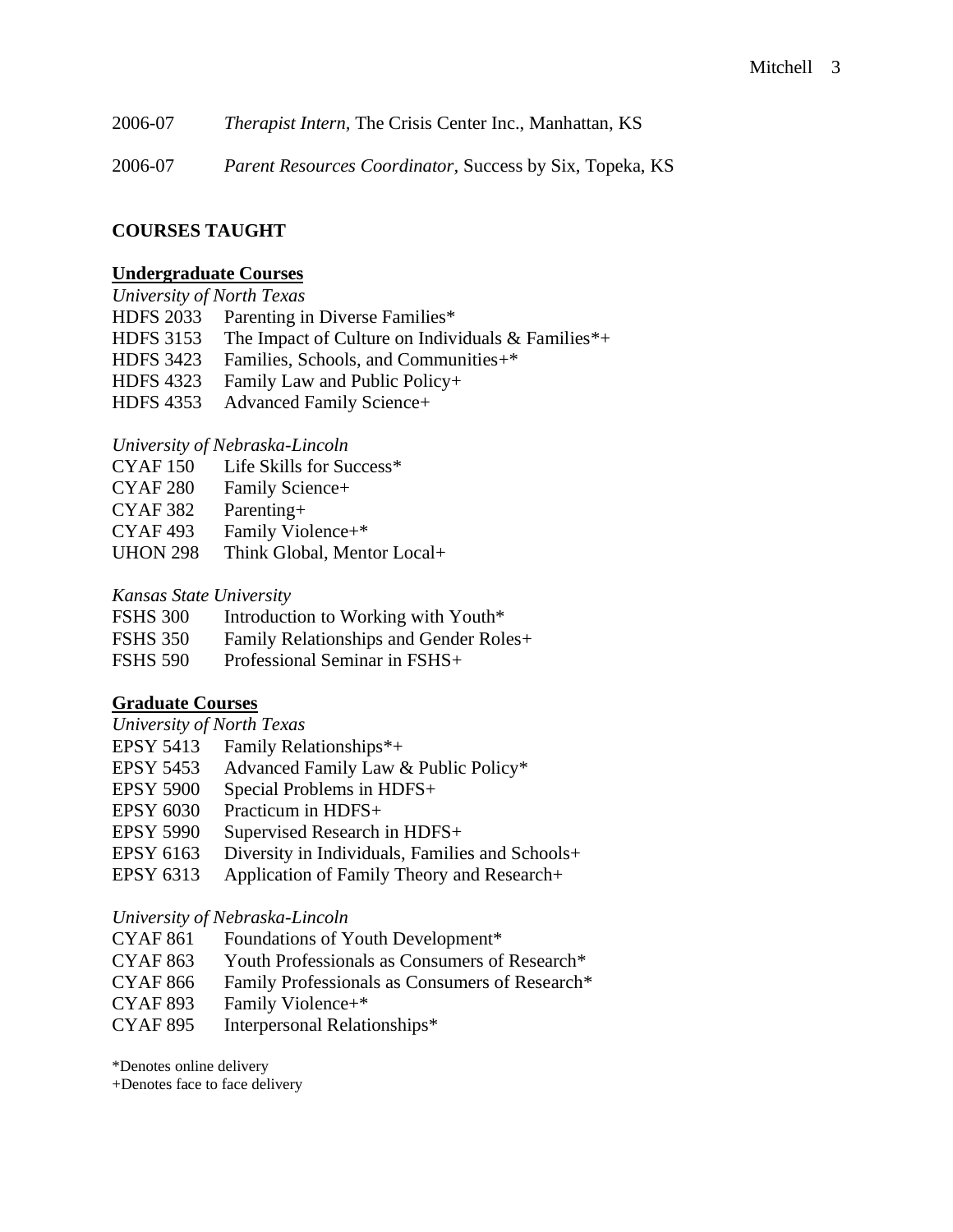#### **Invited Lectures**

| 2018 | Diversity and Inclusion 101, University of North Texas Residence Hall Series                                               |
|------|----------------------------------------------------------------------------------------------------------------------------|
| 2012 | The Family (FSHS 550), Kansas State University, Topic: Family Violence                                                     |
| 2012 | The Family (FSHS 550), Kansas State University, Topic: Change and Stability in<br>Families                                 |
| 2012 | Qualitative Research Methods in FSHS (FSHS 902), Kansas State University,<br><b>Topic: Conducting Qualitative Research</b> |
| 2008 | Intro to Criminal Justice, Upper Iowa University, Ft. Riley, KS, Topic: Domestic<br>Violence on Military Instillations     |
| 2007 | Helping Relationships, Kansas State University, Topic: Working with<br>Adolescents                                         |

## **FORMAL STUDENT MENTORING**

#### **Undergraduate Mentoring**

Damonika Shelby—NAACP Mentee (2018-Present) Lauren Tademy—Undergraduate Honors Contract (Spring 2018) Brittney Kempton—Office of Developmental and Family Science (Spring 2018) Abigail DeShazo—Honors Research Fellowship Mentee (2017-18) Courtney Reese—Office of Developmental and Family Science (Fall 2017)

#### **Graduate Advising**

*University of North Texas* 2020-21: 2 Master's Students; 11 Doctoral Sudents 2019-20: 4 Master's Students; 4 Doctoral Students 2018-19: 8 Master's Students; 5 Doctoral Students 2017-18: 5 Master's Students; 2 Doctoral Students 2016-17: 24 Master's Students

*University of Nebraska-Lincoln* 2015-16: 26 Master's Students 2014-15: 7 Master's Students

#### **Graduate Students**

Jennifer Camacho Taylor—Dissertation Thesis**, Committee Chair** (in progress) Meena Naik—Dissertation Thesis, **Committee Chair** (in progress) William Barron—Dissertation Thesis, Committee Member (in progress) Gonca Soyer—Dissertation Thesis, Committee Member (in progress) Caroline Roberts—Dissertation Thesis, Committee Member (in progress) Jessica Hutchinson—Dissertation Thesis, Committee Member (2020) Audra Bishop—Dissertation Thesis, Committee Member (2020) Azucena Verdin—Dissertation Thesis, Committee Member (2019)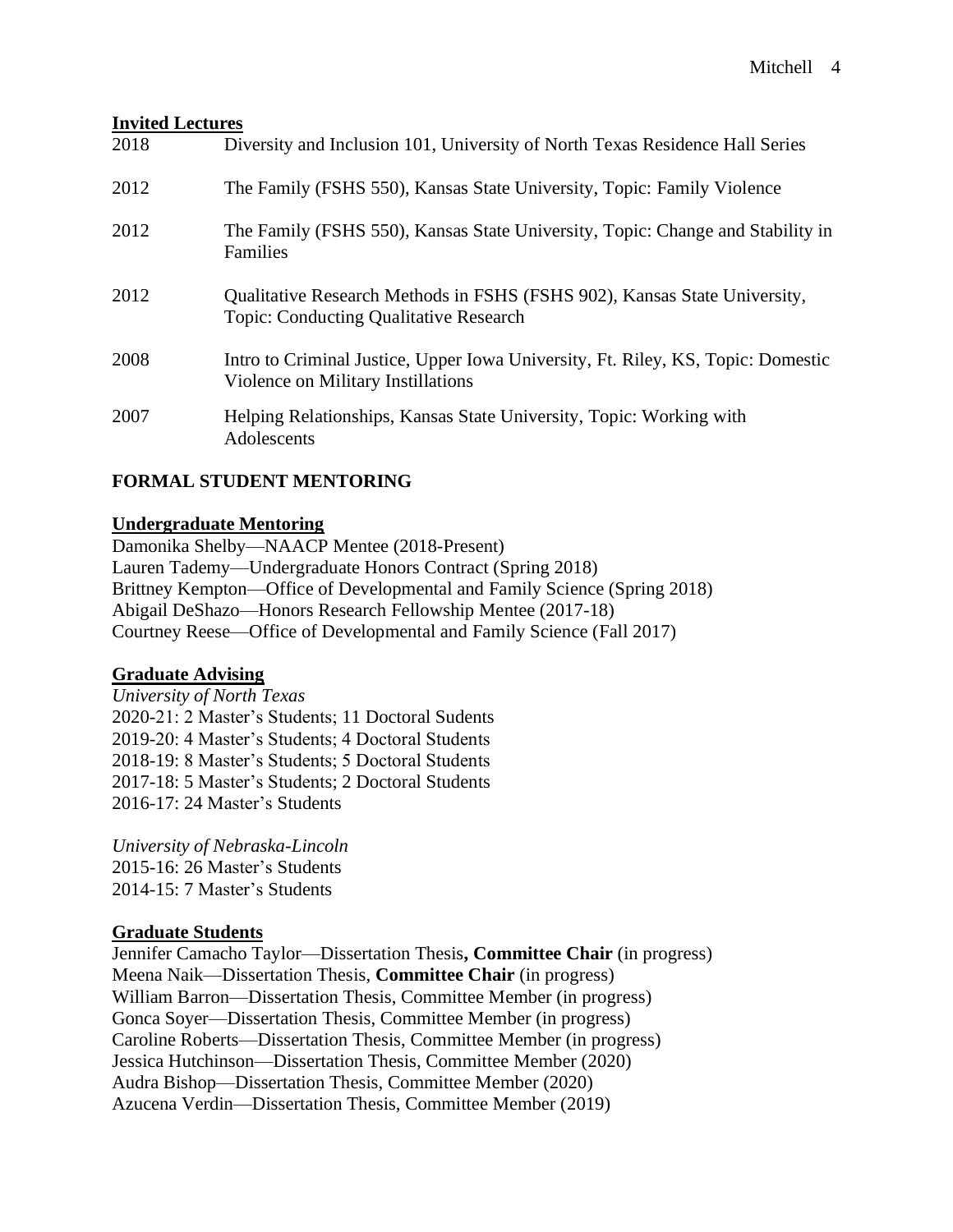Jamie Thomas—Dissertation Thesis, Committee Member (2018) Noel Jett—Dissertation Thesis, Committee Member (2018) Sarah Taylor—Dissertation Thesis, Committee Member (2016) Kerrie Rosheim—MS Thesis, Committee Member (2015)

#### **PUBLICATIONS**

*\*Denotes Graduate Student; \*\*Denotes Undergraduate Student*

#### **Peer Reviewed Journal Articles**

- **Mitchell, Y.T.**, Paterson\*, P., & Taylor\*, J.C. *"She's Biracial, but She's Still Black":* A Critical Multiracial Theory Exploration of Black Fathers Raising Mixed-Race Daughters (under review). *Journal of Child and Family Studies*
- **Mitchell, Y.T.,** Newsom, K.C., McClish\*, K.E. & Chancler, L.L.M, Taylor\*, J.C. (revise and resubmit). Critical Multiculturalism in Family Science. *Family Relations: Interdisciplinary Journal of Applied Family Science*
- **Mitchell, Y.T.**, Nazarinia Roy, R. R., Myers-Bowman, K., Camacho Taylor\*\*, J. (revise and resubmit). A Review of Mixed-Race Identity Development: The Past, The Present, and The Future. *Journal of Child and Family Studies*
- Nazarinia Roy, R. R, James, A.G., Brown, T.L., Craft\*, A.L. & **Mitchell, Y.T.** (2020). Relationship Satisfaction Across the Transition to Parenthood Among Interracial Couples: An Integrative Model. *Journal of Family Theory and Review, 12,* 41-53.
- Nazarinia Roy, **Mitchell, Y.T.,** James, A., Miller, B. & Hutchinson\*, J. (2020). Experiences of family and social support during the transition to parenthood among mothers of biracial and monoracial infants. *Contemporary Perspectives in Family Research, 15,* 17-35.
- Frosch, C. A., **Mitchell, Y. T**., Taylor\*, J.C., & Funk, S. (2019). Exploring professionals' perceptions of the IMH-E® credential. *Perspectives in Infant Mental Health*, *27(2),* 9-12.
- Frosch, C.A., **Mitchell, Y.T.** Hardgraves\*, L. & Funk, S. (2019) Stress and coping among early childhood interventionists receiving reflective supervision: A qualitative analysis. *Infant Mental Health Journal, 40 (4),* 443-458. Doi: 10.1002/imhj.21792.
- Schumm, W. R., Crawford, D. W., Crow, J., Ricklefs, T., Clark, K. P., Lockett, L., Roy, R. N., & **Mitchell, Y. T.** (2019). Military family research: Methodological lessons learned, often the hard way. *Psychology and Behavioral Science International Journal, 10(4),* 1-10. doi: 10.19080/PBSIJ.2019.10.555791.
- Schumm, W. R., Crawford, D. W., Crow, J., Ricklefs, T., Clark, K. P., Lockett, L., Roy, R. N., & **Mitchell, Y. T.** (2019). Military family research: Methodological lessons learned, often the hard way. Updated, with a eulogy to Dr. Bruce Bell. *Archives of Psychology, 3(2),* 1- 22.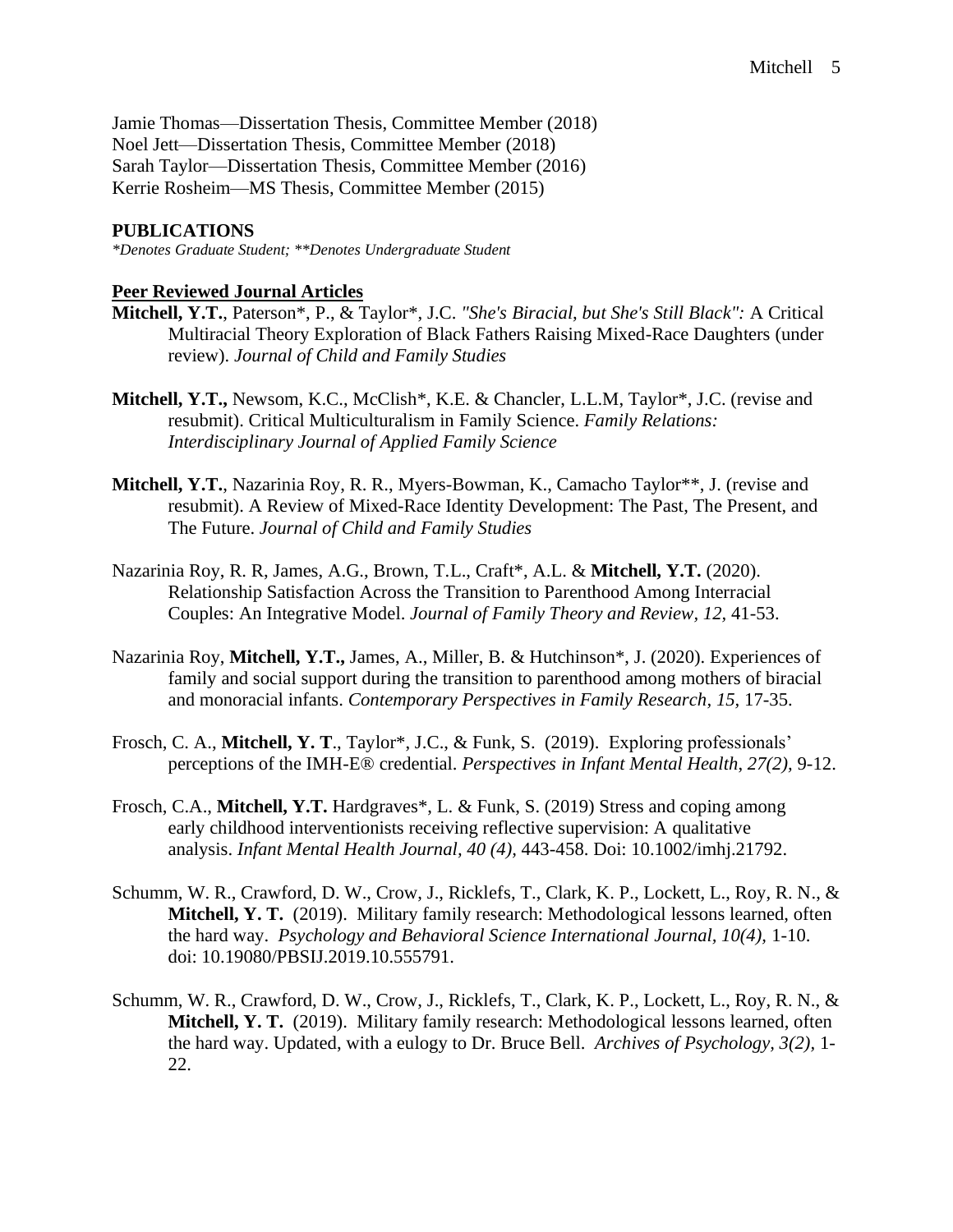- Markham, M.S., Hartenstein, J.L., **Mitchell, Y.T**., & Aljayyousi-Khalil, G. (2017). Communication among parents who share physical custody after divorce or separation. *Journal of Family Issues, 38,* 1414-1442.
- Mitchell, Y.T., Hartenstein, J.L., Markham, M.S. & Bernard\*\*, D.L. (2014). Portfolios in family science: A template for integrating family life education. *Family Science Review, 19,* 37- 55.

#### *Articles in Progress*

**Mitchell, Y.T,** Eaton,\* L., Lemons,\* F., Brown, S. M. & Nwabufo,\*\* V. Black student experiences of higher education during Covid-19

**Mitchell, Y.T,** Eaton,\* L., Lemons,\* F., Brown, S. M. & Nwabufo,\*\* V. The impact of family support on Black student higher education experiences during Covid-19

Eaton,\* L., Mitchell, Y.T, Nwabufo,\*\* V., Lemons,\* F., & Brown, S. M. Photo-elicitation of the Black college student experience of Covid-19

Taylor\*, J.C. **Mitchell, Y.T.** A MultiCrit analysis of White women with mixed babies and racial socialization

**Mitchell, Y.T,** Eaton,\* L., & Brown, S. M. Black mothers experiences with the K-12 education system and school pushout

**Mitchell, Y.T.** Black on the tenure track during Covid-19

Books

**Mitchell, Y.T.,** & Do, K.A. (Eds.). (2016). *Life skills for success.* Dubuque, IA: Great River Learning

#### **Book Chapters/Reviews**

- Taylor\*, J.C. **Mitchell, Y.T.** (2020). Raising multiracial children: Tools for nurturing identity in a racialized world [Review of the book *Raising Multiracial Children: Tools for Nurturing Identity in a Racialized World*, by F. Nayani]. *Journal of Family Theory and Review 12(3),* 411-418. https://doi.org/10.1111/jftr.12387
- Nazarinia Roy, R. R., **Mitchell, Y.T**. (2019). The transition to parenthood. In J. Ponzetti (Ed.), *Macmillan Encyclopedia of Intimate and Family Relationships: An Interdisciplinary Approach.* Boston, MA: Macmillan Reference USA/Gale.
- Dalla, R., Johnson, J. & **Mitchell, Y.T.** (2016). Ecological systems theory. In Y.T. Mitchell & K.A. Do (Eds.). *Life Skills for success.* (1-6). Dubuque, IA: Great River Learning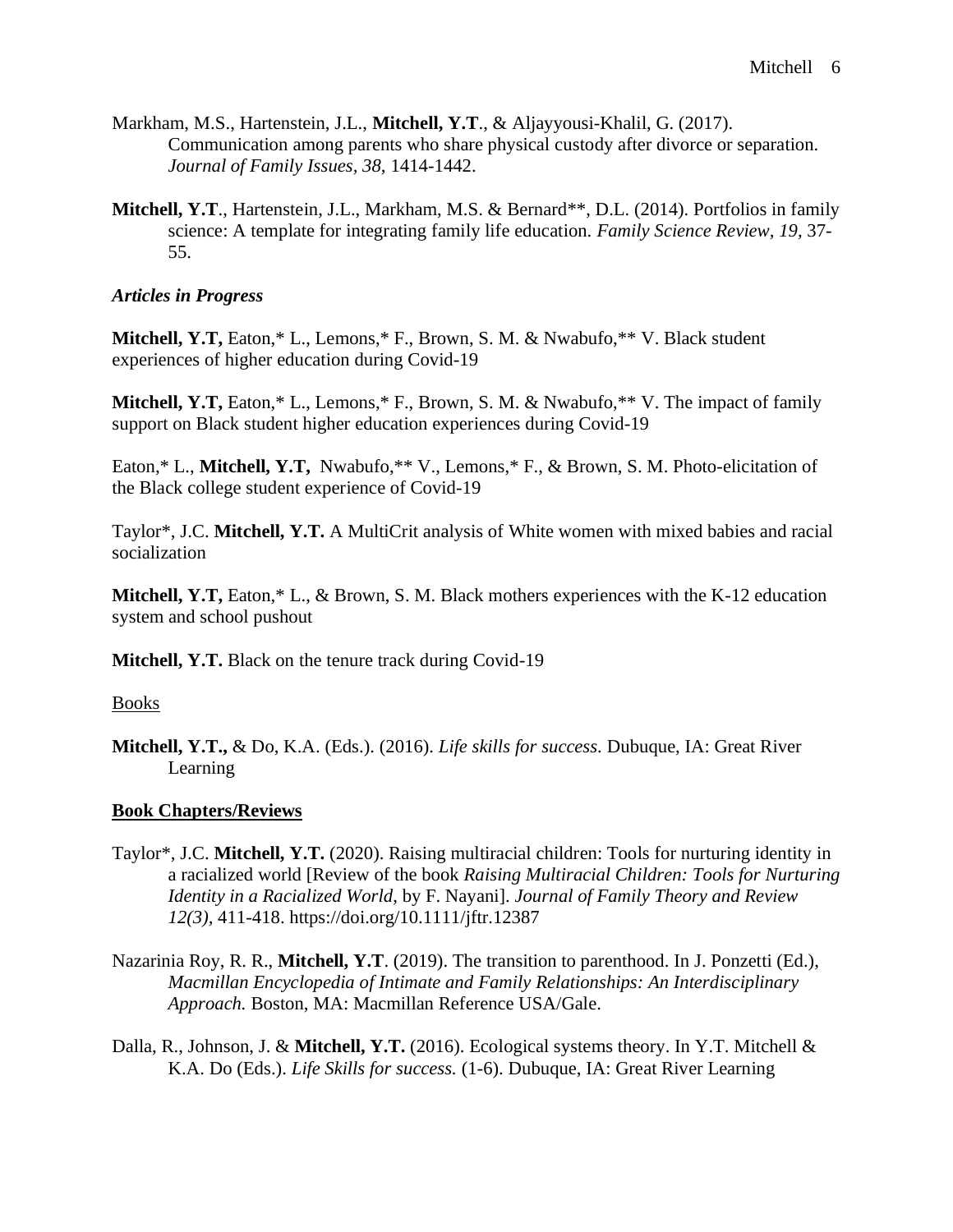- Markham, M.S., **Mitchell, Y.T.,** & Hartenstein, J.L. (2015). Portfolio development for family life educators. In M.J. Walcheski & J.S. Reinke (Eds.), *Family Life Education: The Practice of Family Science* (pp. 283-284)*.* Minneapolis, MN: National Council on Family Relations
- Nazarinia Roy, R., **Mitchell, Y.T**. (2015). Feminist financial therapy. In B.T. Klontz, S.L. Britt & K. Archuleta (Eds.), *Financial therapy: Theory, research, and practice* (253- 266)*.* New York, NY: Springer

#### **Research Reports**

- **Mitchell, Y.T.,** & Bromfield, T.A. (2018, Winter). Gun violence and the minority experience. *NCFR Report, FF78, F10-F12.*
- **Mitchell, Y.T**., Hartenstein, J.L. & Markham, M.S. (2012, Summer). Incorporating portfolios into family science. *NCFR Report, 57.2,* F35-36.

#### **PEER REVIEWED PRESENTATIONS**

#### **National Presentations**

- Taylor\*, J.C., **Mitchell, Y.T.,** & Cepeda\*\*, M. (2019, November). *The Experience of the School-to-Prison Pipeline from the Lens of Black Mothers.* Lightning Paper session presented at the National Council on Family Relations, Fort Worth, TX.
- Nazarinia Roy, R. R, James, A.G., Brown, T.L., Craft\*, A.L. & **Mitchell, Y.T.** (2019, November). *Relationship Satisfaction Across the Transition to Parenthood Among Interracial Couples: An Integrative Model.* Paper presented at the Theory Construction Research Methodology Preconference Workshop at the National Council on Family Relations, Fort Worth, TX
- Nazarinia Roy, R. R**.,** & **Mitchell, Y.T**., James, A., & Chancler, L. (2018, November). *Applying a Growth Mindset When Working With Students of Color.* Invited Symposium presented at the NationalCouncil on Family Relations, San Diego, CA
- Hutchinson\*, J., **Mitchell, Y.T.,** Cunningham\*, A., Brown\*, S. & Nazarinia Roy. R.R. (2018, November). *Experiences of Women With Biracial Children: The Transition to Motherhood.* Poster session presented at the National Council on Family Relations, San Diego, CA
- Camacho\*, J., **Mitchell, Y.T.,** DeShazo\*\*, A., Cunningham\*, & Nazarinia Roy. R.R. (2018, November). *White Women, Mixed Babies, and Racial Socialization: A Systematic Literature Review.* Poster session presented at the National Council on Family Relations, San Diego, CA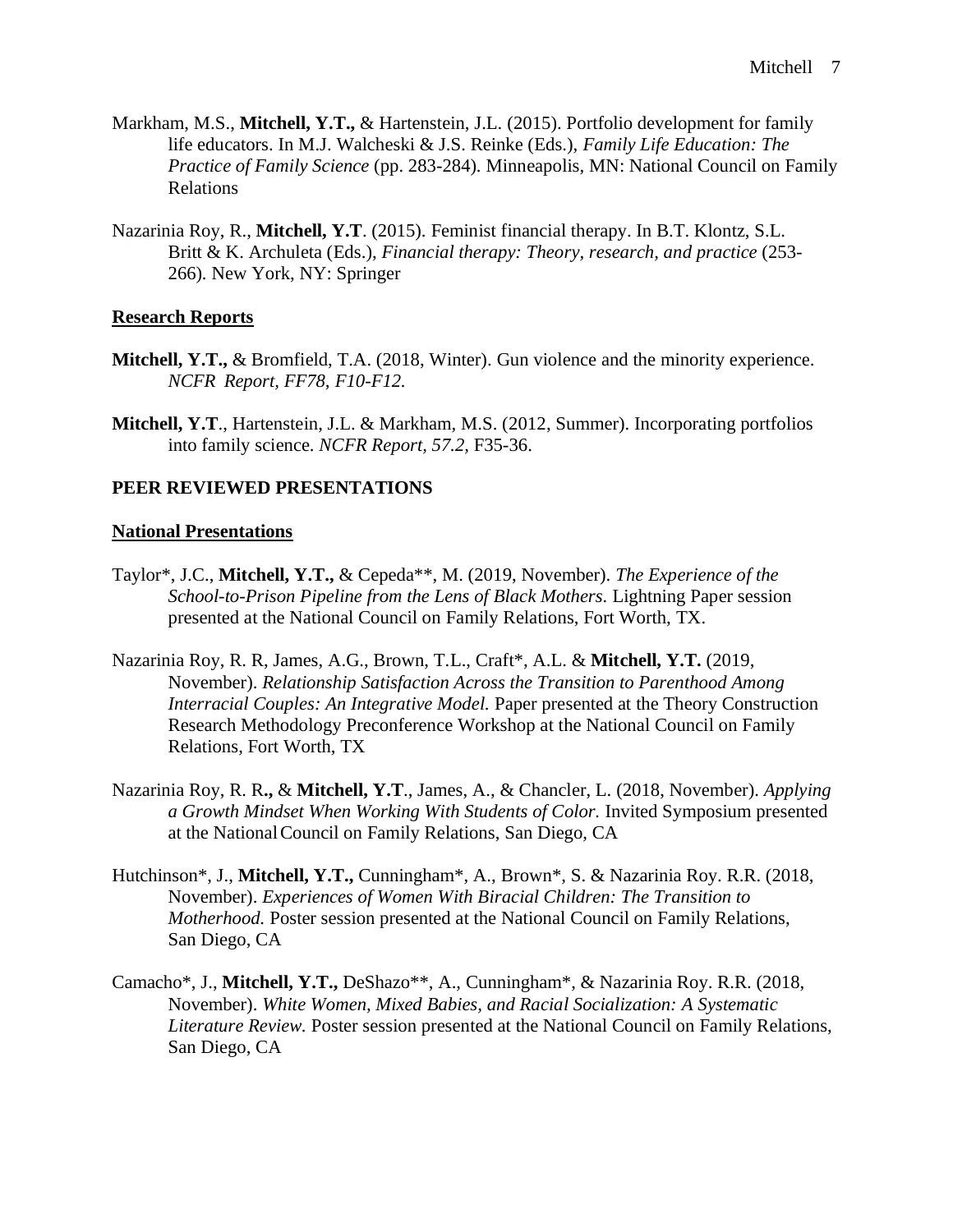- Nazarinia Roy. R.R., Brown, T. **Mitchell, Y.T**., Darden\*\*, M., & Mayasa-Hailey\*\*, A. (2018, November). *Maternal Stress Across the Transition to Motherhood: The Experiences of Black Mothers.* Poster session presented at the National Council on Family Relations, San Diego, CA
- Darden\*\*, M., Mayasa-Hailey\*\*, A., Wyatt\*\*, P., Nazarinia Roy, R. R**.,** & **Mitchell, Y.T**. (2018, March). *Pregnancy Intentions as a Barrier to Being an Involved African American Father.* Poster session presented at the annual meeting of the Society of Personality and Social Psychology, Atlanta, GA
- Newsom, K., Chancler, L.L.M., McClish\*, K., **Mitchell, Y.T.,** Schwab, J. & Yaure, R. (2017, November) *Developing a tool for assessing diversity education in Family Science*
- Walker, A. Nazarinia Roy, R. R., Rogers\*\*, M.X., **Mitchell, Y.T.,** Darden\*\*, M., Wyatt, P. (2017, November) *Invisible sacrifices: The lived experiences of Black fathers in college.* Poster presentation for the National Council on Family Relations, Orlando, FL
- **Mitchell, Y.T**., Newsom, K.C., McClish, K.E. & Chancler, L.L.M. (2016, November*) Diversity: What is it and why do we need it in Family Science?* Resource Exchange Roundtable presentation for the National Council on Family Relations, Minneapolis, MN
- Hollist, C.S., Springer, P.R., **Mitchell, Y.T.,** Taylor\*. S. (2015, November). *Processing experiences abroad in Brazil: Faculty and student reflections.* Roundtable presentation for the the National Council on Family Relations, Vancouver, BC, Canada
- Xia, Y., Taylor\*, S., Do\*. A., Qin\*, Q., Kanwischer\*, K., & **Mitchell, Y.T.** (2015, November). *Global competencies and international experiences with immigrant families.* Roundtable presentation for the the National Council on Family Relations, Vancouver, BC, Canada
- **Mitchell, Y.T.** & Nazarinia-Roy, R. (2015, February). *I'm mixed but by parents think I act White: Parents' perspectives of skin tone in blended families.* Poster session presented at the Society for Personality and Social Psychology, Long Beach, CA
- **Mitchell, Y.T.,** Nazarinia-Roy, R., Myers-Bowman, K.S. (2014, November). *Perceptions of racial identity in biracial children raised by monoracial parents: A heuristic perspective.* Lightning paper presentation for the National Council on Family Relations, Baltimore, MD
- Nazarinia-Roy, R., Mitchell, Y.T., Hamilton, N<sup>\*\*</sup>, & Lockhart<sup>\*\*</sup>, A. (2014, November). *Experiences of family and social support during the transition to motherhood among mothers of biracial and monoracial infants.* Lightning paper presentation for the National Council on Family Relations, Baltimore, MD
- Nazarinia-Roy, R., **Mitchell, Y.T.,** Das, A. & Ramage\*\*, J. (2013, January) *"Yes this is my child!" The lived experiences of new mothers in bi-racial/ethnic relationships. Poster* sessionpresented at the Society for Personality and Social Psychology, New Orleans, LA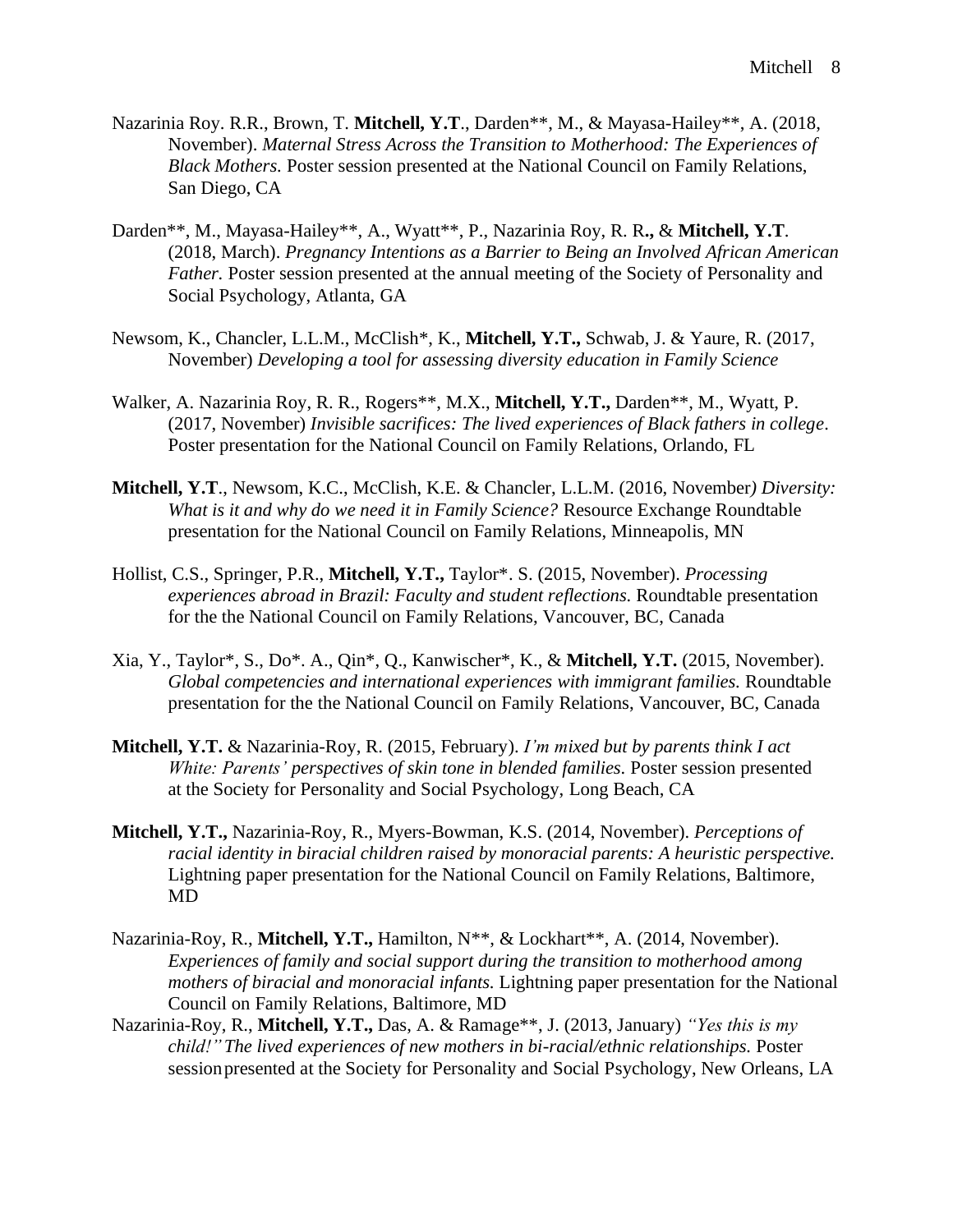- **Mitchell, Y.T**., Nazarinia-Roy, R., Myers-Bowman, K.S. & Johnson, G.A. (2013,November). *Multiracial identity development: An analysis of theory and research. Paper presentation* for the National Council on Family Relations, San Antonio, TX
- Markham, M.S., **Mitchell, Y.T**., Hartenstein, J.L., & Aljayyousi-Khalil, G. F. R. (2013, November). *Communication between former partners with shared physical custody arrangements*. Poster presentation for the National Council on Family Relations, San Antonio, TX
- Nazarinia-Roy, R., **Mitchell, Y.T**., Schumm, W.R. &Webb, F. J. (2013, November) *Cultural competence and parent education.* Lightning paper presentation for the National Council on Family Relations, San Antonio, TX
- **Mitchell, Y.T**., Hartenstein, J.L., Markham, M.S. & Bernard, D.L. (2012, October). *Portfolios as Profitable Student Experiences in Family Science*. Paper session presented at the National Council on Family Relations, Phoenix, AZ

#### **International Presentations**

- **Mitchell, Y.T.,** Camacho-Taylor\*, J. (May, 2020). "*She's biracial, but she's still Black*": A qualitative investigation of Black fathers raising mixed-race daughters. Poster session presented at the Society for Research on Child Development Special Topics Meeting: Construction of the "Other": Development, Consequence, and Applied Implications of Prejudice and Discrimination, Río Grande, Puerto Rico **\*Conference cancelled due to Covid-19\***
- **Mitchell, Y.T.,** Camacho-Taylor\*, J. (June, 2019). *Using cultural genograms to facilitate intercultural competence in Family Science diversity courses.* Poster session presented at the Family Science Association Conference, Lihue Kauai, Hawaii.
- Frosch, C. A., **Mitchell, Y.T.,** Hardgraves, L\*., & Funk, S. (May, 2018) *A qualitative analysis of stress and coping among early childhood intervention professionals: Exploring the role of reflective supervision.* Poster session presented at the World Association for Infant Mental Health conference, Rome, Italy.
- **Mitchell, Y.T.** & Nazarinia Roy, R. (2013, April) *Teen parenting through youth promotion.* Poster session presented at the International Conference on Parent Education and Parenting, Denton, TX
- **Mitchell, Y.T.** & Nazarinia Roy, R.R. (2013, April) *The experience of motherhood: An evaluation of the affects of a mother's race/ethnicity*. Workshop presented at the International Conference on Parent Education and Parenting, Denton, TX

#### **Regional Presentations**

Jones, T.S. & **Mitchell, Y.T.** (2010, January) Domestic Violence and Law Enforcement. *Ft.*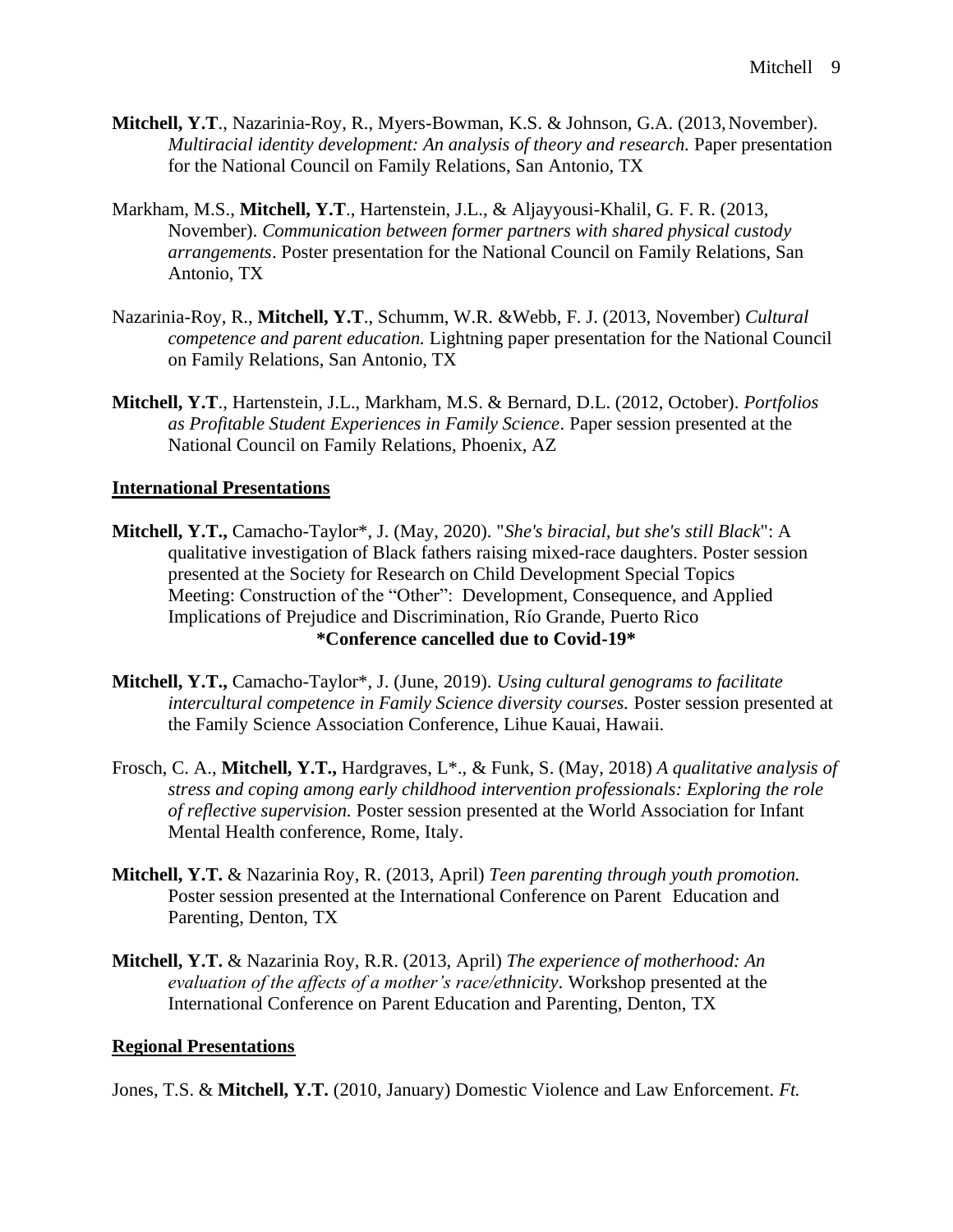*Riley Army Installation Law Enforcement Training*, Ft. Riley, KS

- **Mitchell, Y.T.** & Jones, T.S. (2008- 2010) Domestic Violence & The Army. *Ft. Riley Army Installation New Unit Briefing,* Ft. Riley, KS
- **Mitchell, Y.T.** & Jones, T.S. (2010, January) Families & Domestic Violence. *Ft. Riley Army Installation In-Processing,* Ft. Riley, KS
- **Mitchell, Y.T.** & Jones, T.S. (2010, January) Domestic Violence & The Law. *Ft. Riley Army Installation First Responders Training*, Ft. Riley, KS
- **Mitchell, Y.T.** & Jones, T.S. (2010, January) Domestic Violence 101. *Ft. Riley Army Installation Family Readiness Group,* Ft. Riley, KS

#### **GRANTS/FUNDING**

- 2019 Principal Investigator, Post-Doctoral Fellowship, Ford Foundation, \$45,000 [unfunded]
- 2018 Junior Faculty Summer Research Award, UNT Office of the Provost and Vice President for Academic Affairs, \$5000
- 2018 Co-Investigator, *"*The WECS: Validating a New Tool for Assessing Emotional Connection with Fathers and Community Partners" Nurture Science Program at Columbia University, \$100,000
- 2018 Co-Investigator, "Engaging Teen parents in Translating Evidence to Infant Care Practices: A Step Toward Breaking a Cycle of Poor Outcomes" \$1,000,000 [unfunded]
- 2017 Co-Investigator, "The Meaning Behind the Message: Community-driven Education to Increase Safe Sleep Practices among African American Mothers" American SIDS Institute, \$69,603 [unfunded]
- 2017 Co-Investigator, "DREAM: A Tool to Eliminate Racial Disparities in Sleep-Related Infant Death" National Institutes of Health R01, \$ 2,069,950 [unfunded]
- 2015 Investigator, "Ethnotheories: Examining the Intersection Between Culture and Health" UNL Social & Behavioral Science Research Consortium, \$24,926
- 2014 Co-Principal Investigator, "Affirming the Mix: An Exploration of Service Providers Perceptions of Experiences Serving Multiracial Families" NCFR Innovation Grant, \$10,000 [unfunded]
- 2013 *Graduate Student Travel Award*, School of Family Studies and Human Services, \$500
- 2012 *Graduate Student Council Travel Award*, KSU Graduate School, \$200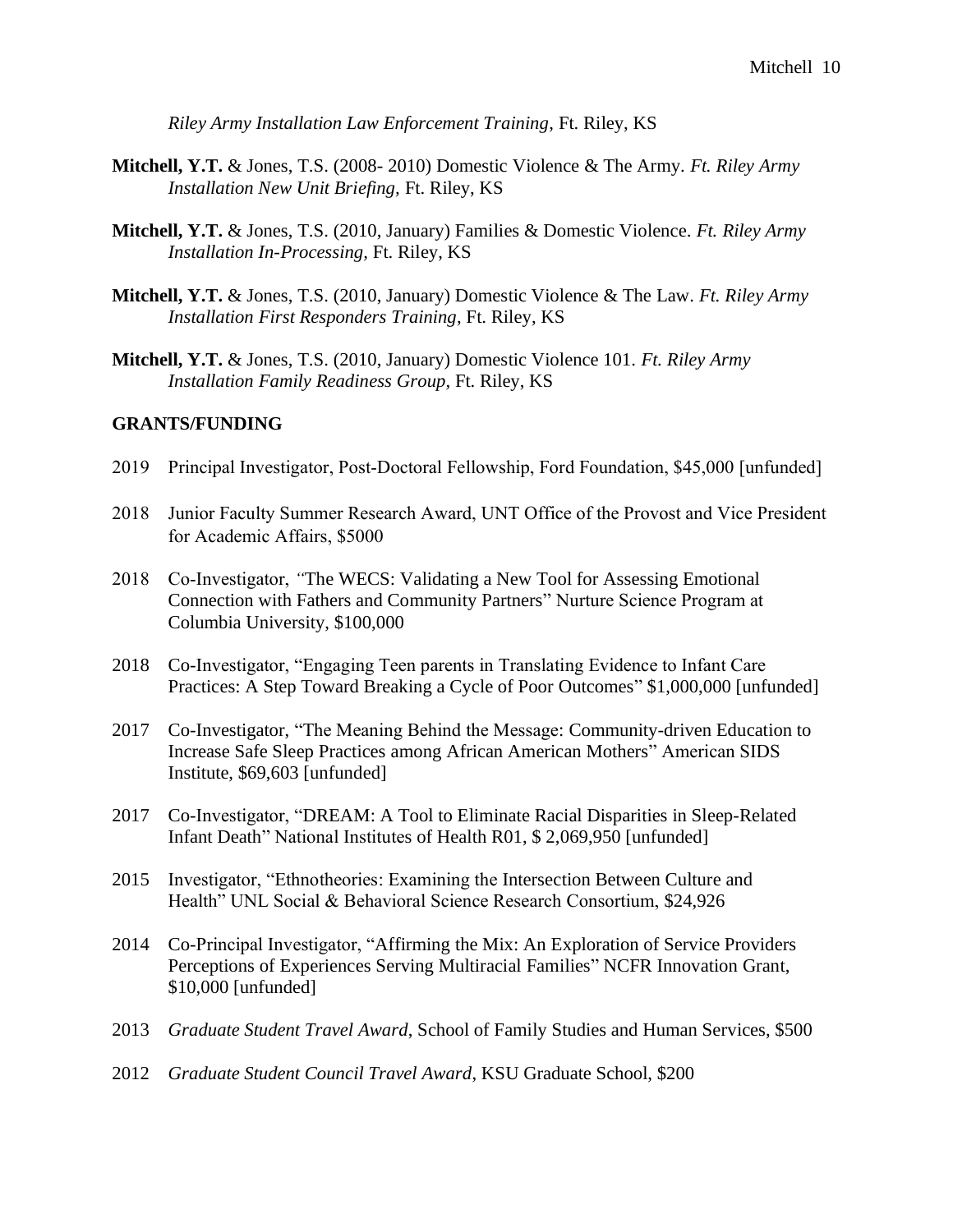- 2012 *Robert H. Poresky Award,* School of Family Studies and Human Services, \$2500
- 2012 *Graduate Student Research Grant,* School of Family Studies and Human Services, \$1000

#### **PROFESSIONAL SERVICE Editorial**

| 2020-21                 | Assistant Editor, Family Relations: Interdisciplinary Journal of Applied<br><b>Family Science</b> |
|-------------------------|---------------------------------------------------------------------------------------------------|
| <b>Reviewer</b><br>2020 | <b>NCFR Policy/Research Briefs</b>                                                                |
| 2019-Present            | Journal of Child and Family Studies                                                               |
| 2019                    | <b>Journal of Advanced Academics</b>                                                              |
| 2019                    | Contemporary Perspectives in Family Research                                                      |
| 2018-Present            | Journal of Marriage and Family                                                                    |
| 2018                    | Cognella Textbook Reviewer                                                                        |
| 2016                    | Journal of Family and Economic Issues                                                             |
| 2015-Present            | Journal of Family Issues                                                                          |
| 2011-Present            | <b>Family Relations</b>                                                                           |
| 2013-Present            | National Council on Family Relations, Ethnic Minorities Section                                   |
| 2012-Present            | National Council on Family Relations, Education and Enrichment Section                            |
| 2012                    | National Council on Family Relations, Research and Theory Section                                 |

#### **Conference Facilitator & Presider**

- **Mitchell, Y.T** (Facilitator). *Creating a Diverse Academic Environment.* Ethnic Minorities & Education and Enrichment Special Session. National Council on Family Relations. Orlando, FL November 2017
- **Mitchell, Y.T.** (Facilitator). *Promoting Financial Wellbeing Among Military Families.* Education & Enrichment Poster Symposium. National Council on Family Relations. Orlando, FL November, 2017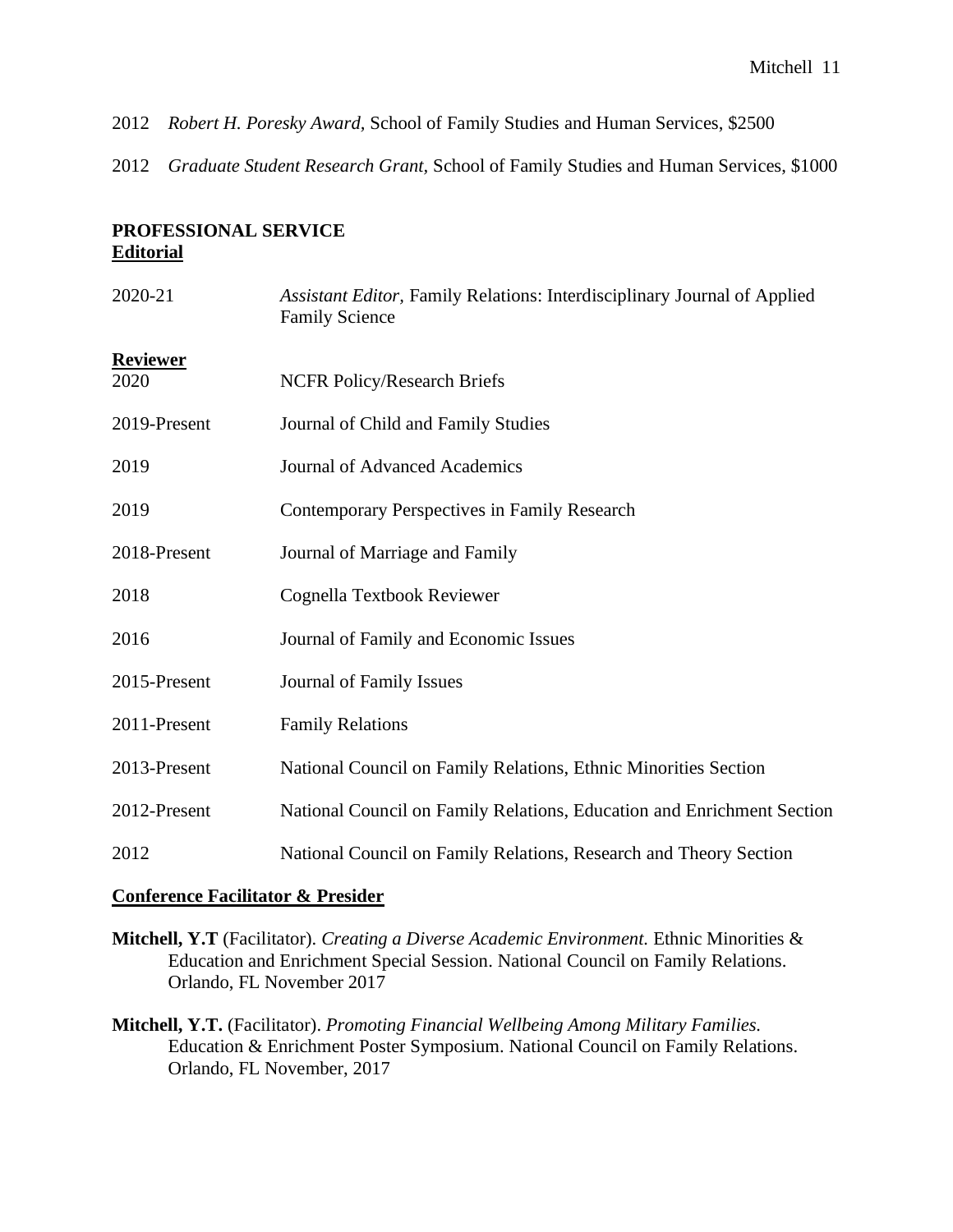**Mitchell, Y.T.** (Presider). *Economic Recovery: A FLE Approach to Addressing Financial Stress.* Education & Enrichment Symposium. National Council on Family Relations. Baltimore, MD November, 2014

## **Elected Memberships on Professional Boards and Committees**

| 2020-25    | <i>Editorial Board Member, Family Relations: Interdisciplinary Journal of Applied</i><br><b>Family Science</b>                                                                               |
|------------|----------------------------------------------------------------------------------------------------------------------------------------------------------------------------------------------|
| 2018-20    | <i>Chair</i> , National Council on Family Relations, Racial and Ethnic Diversity in<br><b>Families [Formerly Ethnic Minorities] Section</b>                                                  |
| 2016-18    | Chair Elect, National Council on Family Relations, Racial and Ethnic Diversity in<br><b>Families [Formerly Ethnic Minorities] Section</b>                                                    |
| 2014-16    | Secretary/Treasurer, National Council on Family Relations, Racial and Ethnic<br>Diversity in Families [Formerly Ethnic Minorities] Section                                                   |
| 2014       | Member, John L. & Harriette P. McAdoo Dissertation Award Committee,<br>National Council on Family Relations, Racial and Ethnic Diversity in Families<br>[Formerly Ethnic Minorities] Section |
| 2012-14    | Student/New Professional Representative, National Council on Family Relations,<br>Racial and Ethnic Diversity in Families [Formerly Ethnic Minorities] Section                               |
| 2012, 2016 | Top Student/New Professional Proposal Award Committee, National Council on<br>Family Relations, Racial and Ethnic Diversity in Families [Formerly Ethnic<br><b>Minorities</b> Section        |

## **UNIVERSITY SERVICE and LEADERSHIP ACTIVITIES**

#### **Department Level**

| 2020-21 | Committee Member, Merit and Awards Committee [Tenure Line],<br>Department of Educational Psychology, University of North Texas   |
|---------|----------------------------------------------------------------------------------------------------------------------------------|
| 2019-20 | Search Committee Member, Department of Educational Psychology<br>(Research, Measurement & Statistics), University of North Texas |
| 2018-19 | <i>Committee Member, Doctoral Policies Committee, Department of</i><br>Educational Psychology, University of North Texas         |
| 2016-19 | Committee Member, Student Affairs Committee, Department of<br>Educational Psychology, University of North Texas                  |
| 2018-19 | Search Committee Member, Department of Educational Psychology<br>(HDFS-Family Science), University of North Texas                |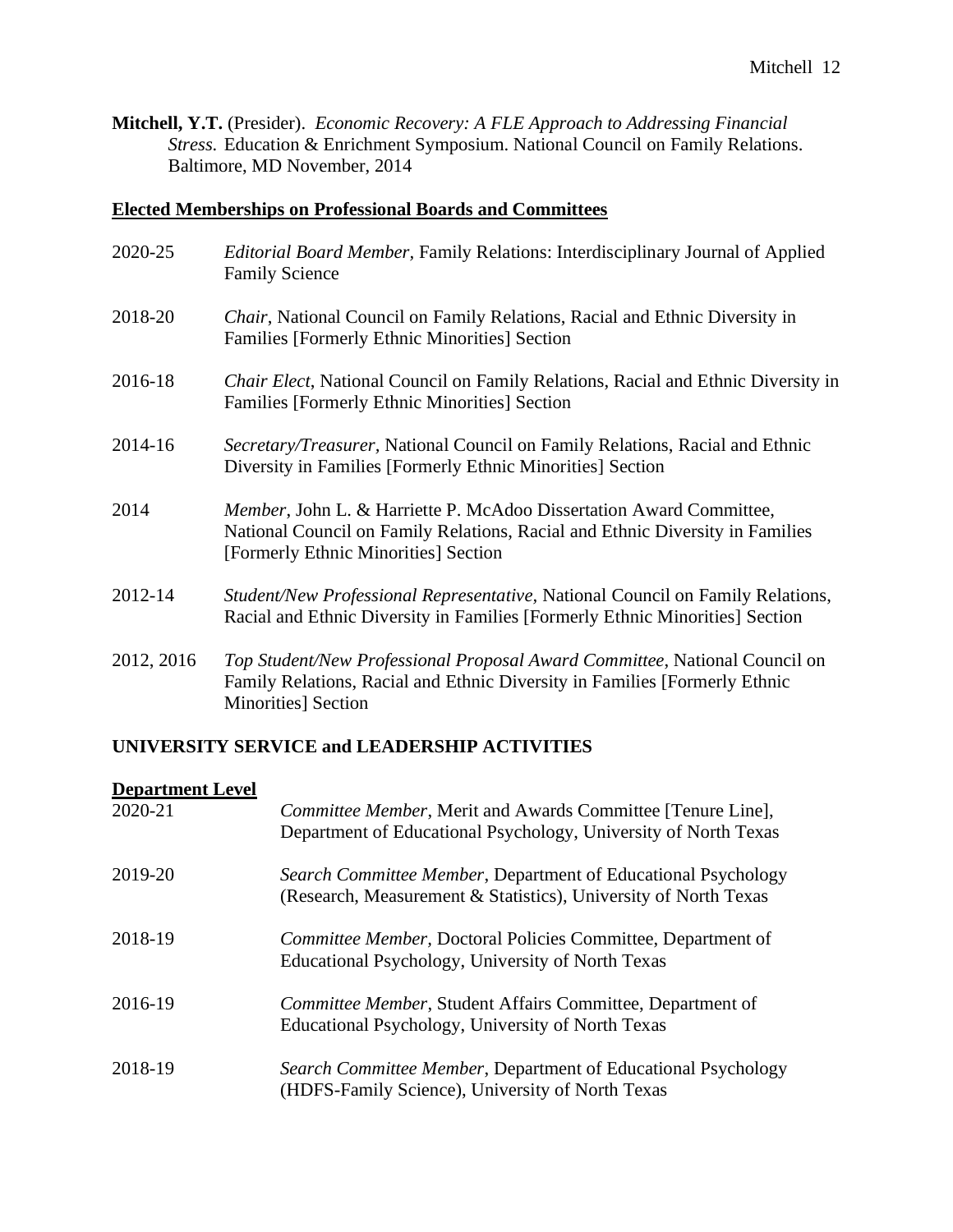| 2017-Present                         | <b>Program Steward, Family Policy and Program Administration</b><br>Concentration, Department of Educational Psychology, University of<br>North Texas                          |
|--------------------------------------|--------------------------------------------------------------------------------------------------------------------------------------------------------------------------------|
| 2016-18                              | Committee Member, Undergraduate Policies Committee, Department of<br>Educational Psychology, University of North Texas                                                         |
| 2016-17                              | Committee Member, Masters Advisory Committee (Lecture Line Faculty),<br>Department of Educational Psychology, University of North Texas                                        |
| 2016, 2017                           | Search Committee Member, Department of Educational Psychology<br>(Senior Lecturer, Human Development), University of North Texas                                               |
| 2015-16                              | Search Committee Member, Department of Child, Youth and Family<br>Studies (Poverty and Other Social Determinants of Health and<br>Opportunity), University of Nebraska-Lincoln |
| 2014-2015                            | Search Committee Member, Department of Child, Youth and Family<br>Studies (Marriage & Family Therapy/Family Science), University of<br>Nebraska-Lincoln                        |
| 2014-2016                            | Committee Member, Undergraduate Curriculum Committee, Department<br>of Child, Youth and Family Studies, University of Nebraska-Lincoln                                         |
| 2013-2016                            | Committee Member, Scholarly Engagement and Recognition Committee,<br>Department of Child, Youth and Family Studies, University of Nebraska-<br>Lincoln                         |
| 2012                                 | Coordinator, New Professionals in Academia: A Forum for Graduate<br>Students, School of Family Studies & Human Services, Kansas State<br>University                            |
| 2010-2012                            | FSHS Undergraduate Committee Member, School of Family Studies &<br>Human Services, Kansas State University                                                                     |
| <b>College Level</b><br>2019-Present | Member, Diversity, Equity and Inclusion Council                                                                                                                                |
| 2018                                 | Member, UNT Undergraduate Research Fellowship Committee                                                                                                                        |
| 2018                                 | Member, College of Education Scholarship Review Committee,<br>University of North Texas                                                                                        |
| 2013                                 | Search Committee Member, College of Education and Human Sciences<br>(Behavioral Epidemiologist), University of Nebraska-Lincoln                                                |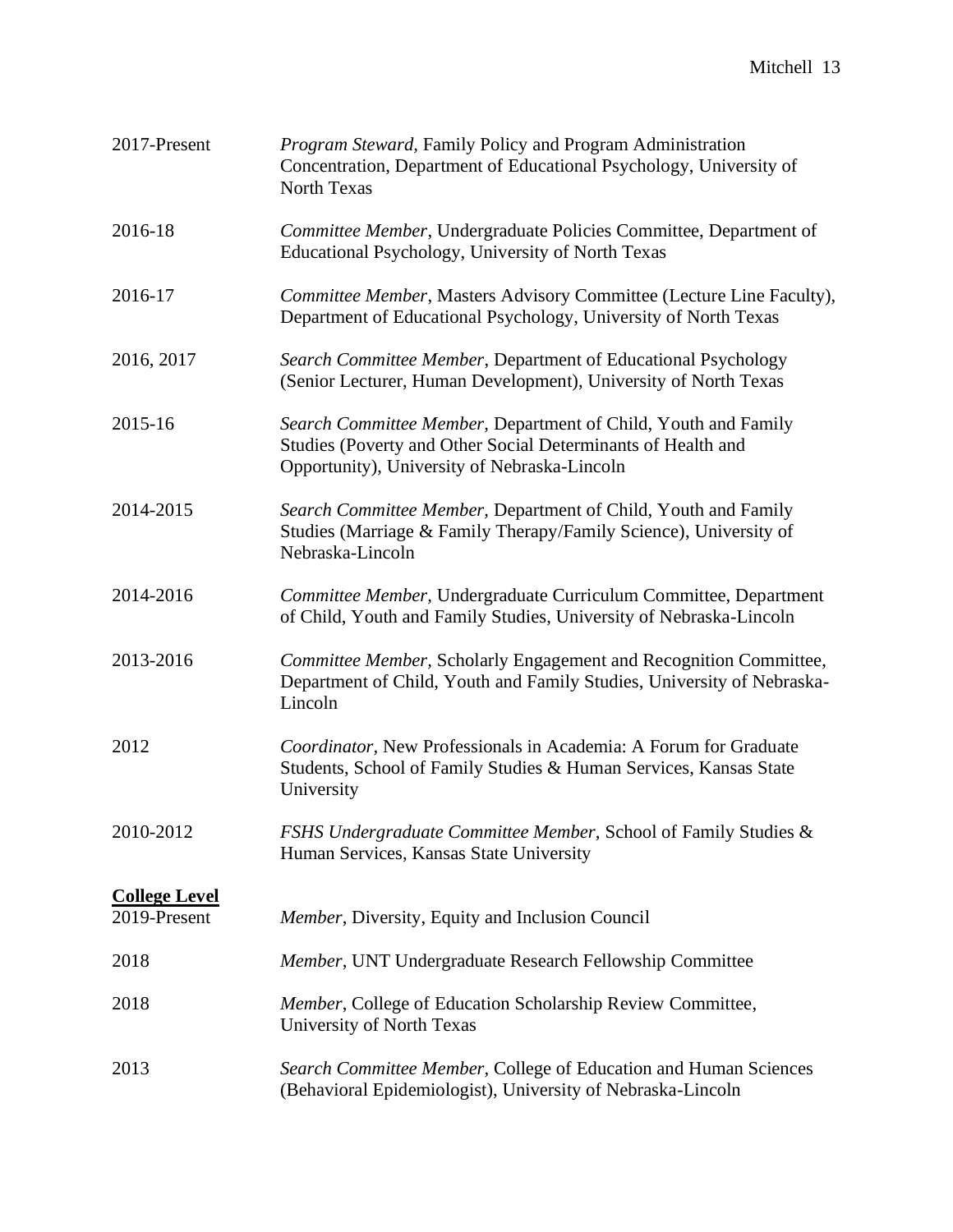| 2011-2013               | Co-Founder/Chair, GTA Support Group, School of Family Studies &<br>Human Services, Kansas State University                                |
|-------------------------|-------------------------------------------------------------------------------------------------------------------------------------------|
| 2010-2011               | Search Committee Member, School of Family Studies & Human Services<br>(Family Studies), Kansas State University                           |
| 2007                    | Graduate Student Representative, Search Committee, School of Family<br>Studies & Human Services (Marriage & Family Therapy), Kansas State |
| 2006-2007               | University<br>Secretary/Treasurer, KSU Student Associate Organization of Marriage<br>and Family Therapy                                   |
| 2004-05                 | <b>Education Council Chair, KSU Family and Consumer Sciences Interest</b><br>Group                                                        |
| <b>University Level</b> |                                                                                                                                           |
| 2020                    | Leadership Team, Black Faculty Network, University of North Texas                                                                         |
| 2020                    | Panelist, Murdered in Cold Blood: Black Student Union Forum on Police<br>Brutality, University of North Texas                             |
| 2019                    | <i>Panelist</i> , No Shade: Black History Month Panel on Colorism, University<br>of North Texas                                           |
| 2018, 19, 20            | Member, Multicultural Center Black History Month Planning Committee,<br>University of North Texas                                         |
| 2017-Present            | Member, Black Professionals Network, University of North Texas                                                                            |
| 2016-Present            | Member, Black Faculty Network, University of North Texas                                                                                  |
| 2016-Present            | Member, Women's Faculty Network, University of North Texas                                                                                |
| 2015-2016               | CEHS Representative, ACE 5 Year Review Committee, University of<br>Nebraska-Lincoln                                                       |
| 2015-2016               | Advisor, Family Violence Awareness (Student Organization), University<br>of Nebraska-Lincoln                                              |
| 2014-2016               | Co-Advisor, Family Science Organization, University of Nebraska-<br>Lincoln                                                               |
| 2014-2016               | Member, Multicultural Young Professionals Network, University of<br>Nebraska-Lincoln                                                      |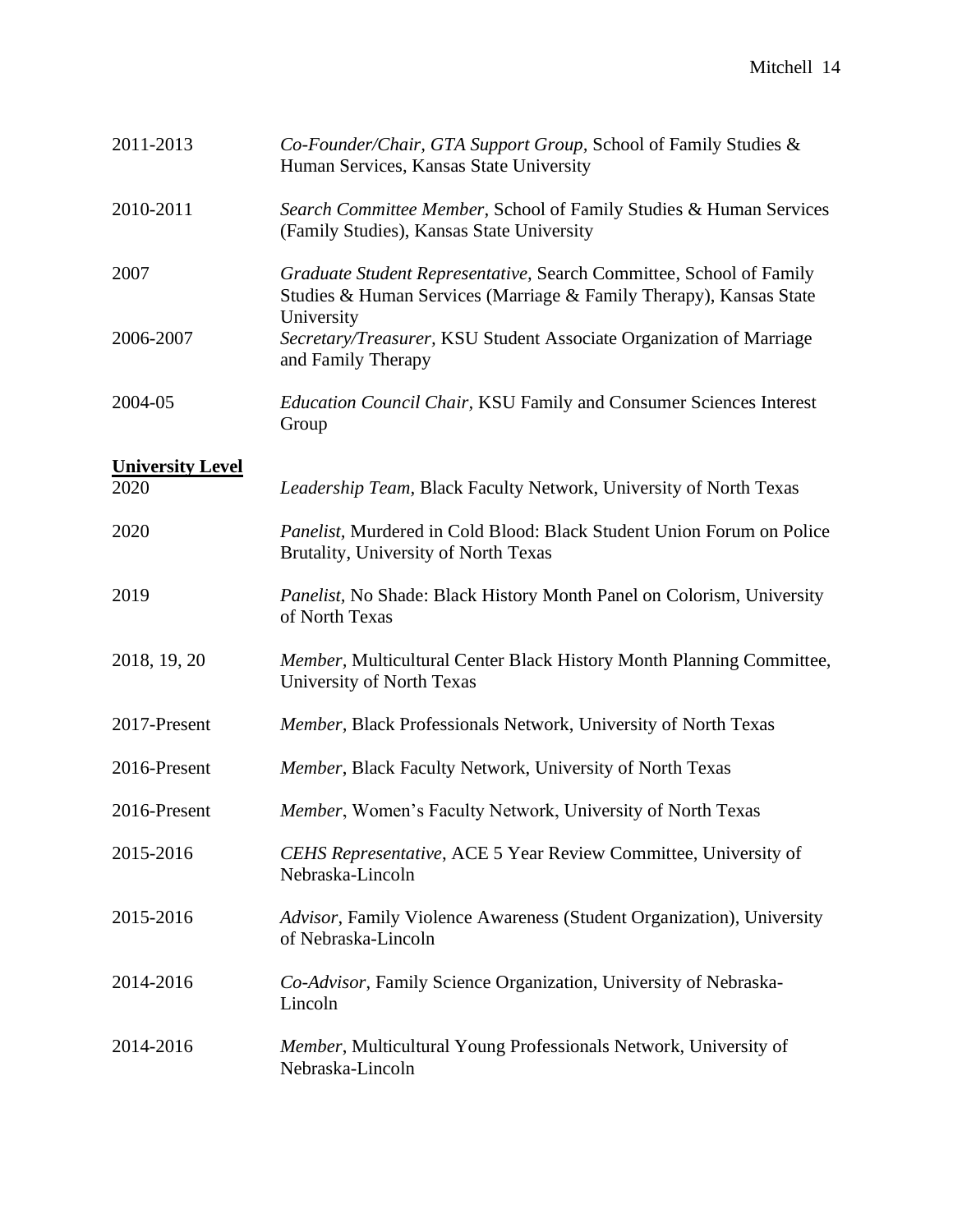| 2012-2013              | Graduate Student Representative, Kansas State University Honor Council                                  |
|------------------------|---------------------------------------------------------------------------------------------------------|
| 2010-2013              | Member, Black Faculty/Staff Alliance, Kansas State University                                           |
| 2006                   | Search Committee Member, Disability Support Services, Kansas State<br>University                        |
| 2004                   | Planning Committee Member, KSU Black Alumni Reunion                                                     |
| 2003-04                | Hospitality & Registration Planning Committee Member, Big XII<br>Conference on Black Student Government |
| <b>Community Level</b> |                                                                                                         |
| 2017-Present           | Volunteer, Robertson Elementary School, Little Elm, TX                                                  |
| 2016-17                | Volunteer, D.H. Brent Elementary School, Little Elm, TX                                                 |
| 2015-16                | Board Member, Foster Care Review Board, Omaha, NE                                                       |
| 2015                   | Volunteer, Hillrise Elementary, Omaha NE                                                                |
| 2014                   | Volunteer, Friendship Home, Lincoln NE                                                                  |
| 2014-2015              | Volunteer, Kloefkorn Elementary, Lincoln, NE                                                            |
| 2012                   | Student Volunteer, National Council on Family Relations national<br>conference, Phoenix, AZ             |
| 2003-04                | Tutor, The Douglas Center After School Program, Manhattan, KS                                           |
| 2003                   | Volunteer, Flint Hills Breadbasket, Manhattan, KS                                                       |
| 2002-05                | Volunteer, The Crisis Center Inc., Manhattan, KS                                                        |
| 2002                   | Volunteer, Habitat for Humanity, Manhattan, KS                                                          |
| 2000-01                | Tutor, Shawnee Mission School District, Shawnee Mission, KS                                             |

## **CERTIFICATIONS & TRAININGS**

2019 Mentee, Faculty Success Program, National Center for Faculty Development & Diversity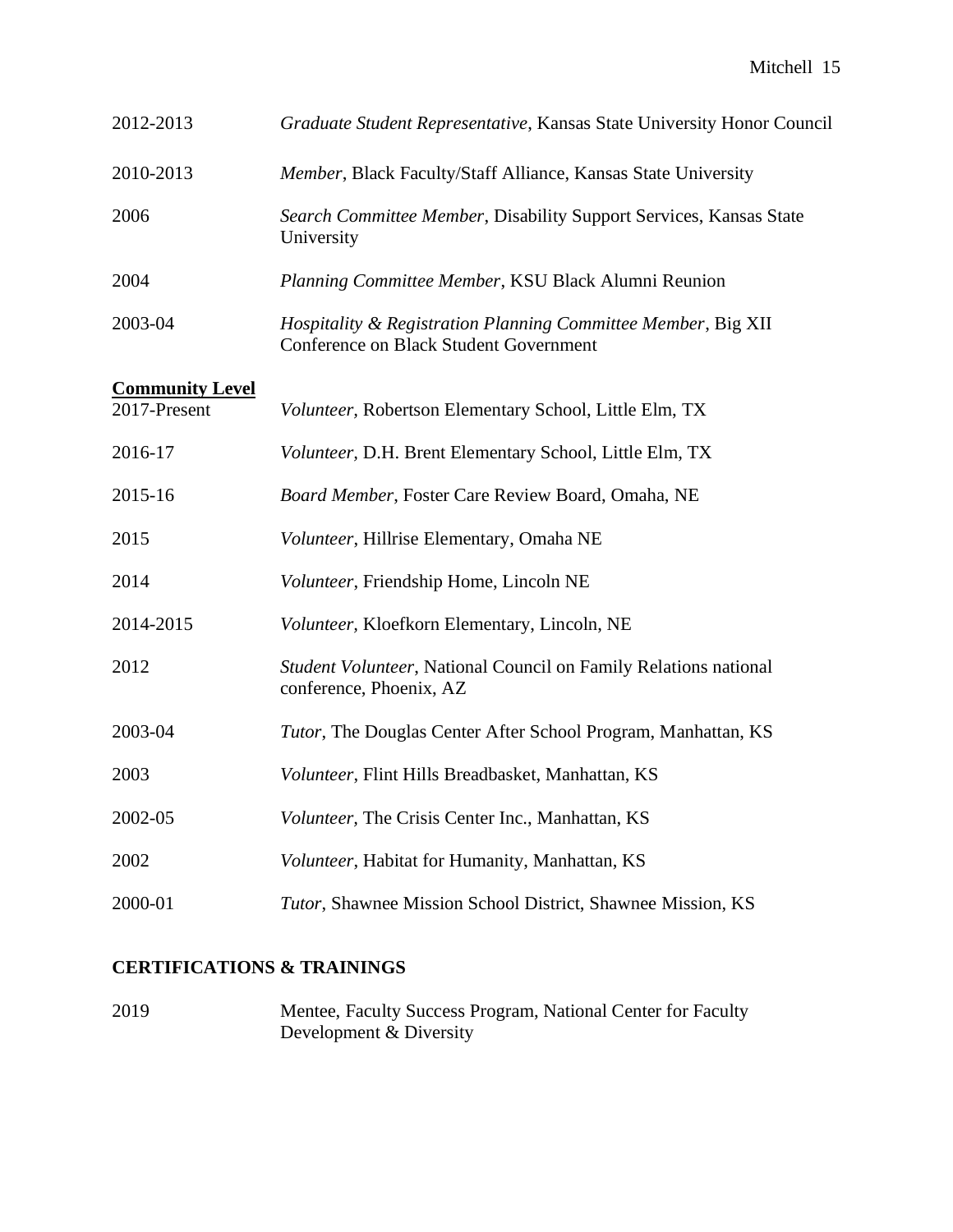| 2018      | Men of Color Ambassador Training                                                                                                                                                                                              |
|-----------|-------------------------------------------------------------------------------------------------------------------------------------------------------------------------------------------------------------------------------|
| 2018      | Men of Color Summit                                                                                                                                                                                                           |
| 2018      | Intercultural Development Inventory-Qualified Administrator                                                                                                                                                                   |
| 2015-2016 | Fellow, Peer Review of Teaching, University of Nebraska-Lincoln                                                                                                                                                               |
| 2014      | Supporting Our Troops' Families: The Impact of Family Violence on<br>Military Families (Webinar)                                                                                                                              |
|           | Sponsored by: The National Health Collaborative on Violence and Abuse                                                                                                                                                         |
| 2012      | An Introduction to Ethical Thinking and Practice for Family<br>Professionals: A Case Study Approach, Minneapolis, MI (Webinar)<br>Sponsored by: National Council on Family Relations                                          |
| 2009      | Advanced Strategies for Working with Families Experiencing Sexual and<br>Domestic Violence, Overland Park, KS<br>Sponsored By: The Kansas Coalition Against Sexual and Domestic                                               |
|           | Violence & Kansas Department of Social & Rehabilitation Services                                                                                                                                                              |
| 2009      | Law Enforcement Domestic Violence Training, Manhattan, KS<br>Sponsored By: Kansas Attorney General, Riley County Police<br>Department, & The Kansas Coalition Against Sexual and Domestic<br>Violence                         |
| 2008      | Integrating Community Response to Family Violence, Ft. Riley, KS<br>Sponsored by: The Office of the Staff Judge Advocate General                                                                                              |
| 2008      | Applied Suicide Intervention Skills Training, Ft. Riley, KS<br>Sponsored by: The Office of Suicide Prevention                                                                                                                 |
| 2008      | Customer Service Awareness Training, Ft. Riley, KS<br>Sponsored by: The Directorate of Family, Morale, Welfare, and<br>Recreation                                                                                             |
| 2008      | Dyadic Developmental in Psychotherapy with Childhood<br>Trauma/Attachment Therapy: Consultation and Training for Therapists<br>and Parents, Manhattan, KS<br>Sponsored by: Kansas Association for Marriage and Family Therapy |
| 2008      | Home Based Family Therapy Core Training, Kansas State University<br>Sponsored by: The Home Based Family Therapy Partnership                                                                                                   |
| 2007      | Divorce and Child Custody Mediation, Kansas State University                                                                                                                                                                  |
| 2006      | Play Therapy with Abuse and Trauma, Kansas State University<br>Sponsored by: KC Play Therapy Institute                                                                                                                        |